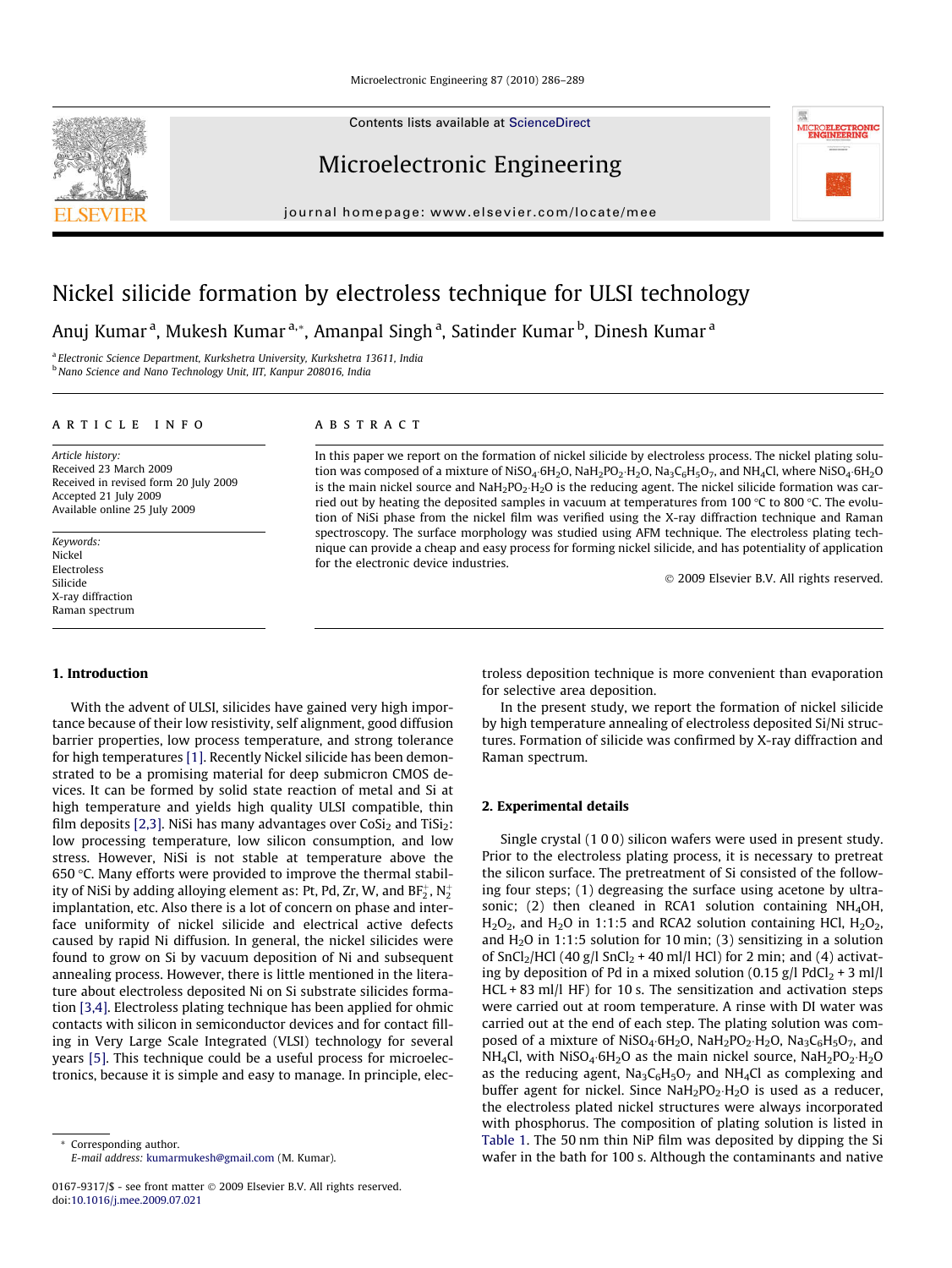#### <span id="page-1-0"></span>Table 1

Composition of bath and plating parameters of electroless Ni–P thin films.

| Chemicals                                | Specifications |
|------------------------------------------|----------------|
| $NiSO_4 \cdot 6H_2O$ (nickel ion source) | $20$ g/l       |
| $Na3C6H5O7$ (complexing agent)           | $19$ g/l       |
| $Na2H2PO2·H2O$ (reducing agent)          | $30$ g/l       |
| NH <sub>4</sub> Cl                       | $30$ g/l       |
| pH                                       | 8.5            |
| Temperature                              | 75 °C          |
| pH adjusted by the NH <sub>4</sub> OH    |                |



Fig. 1. Variation of sheet resistance with annealing temperature.

oxide were removed by dilute HF before sensitizing, it is inevitable to form oxide layer on wafer surface during sensitization, activation, and deposition. All deposited samples were annealed in vacuum furnace at 100–800 °C, the annealing time at each temperature was 30 min. After the thermal treatment, the unreacted metal was etched with a mixture of  $NH<sub>4</sub>OH$  and  $H<sub>2</sub>O<sub>2</sub>$  for several minutes. A four-point probe method was used for measuring the sheet resistance of the deposited films. The thickness of elec-



Fig. 3. Raman spectra of NiSi film annealed at different temperatures.

troless deposited films was measured by the stylus Profiler (AMB-IOS XP-1). Variation of the crystal structures of the films caused by the annealing process was observed with X-ray diffractrometer (XRD, Panalytical's X'Pert Pro) and Raman spectroscopy (WiTec CRM 2000 Raman spectrometer coupled with a high resolution Confocal optical microscope). The surface morphology of the film was characterized by the Atomic Force Microscope Model Pro 47, NT MDT.

# 3. Results

The variation of sheet resistance as a function of annealing temperature is shown in Fig. 1. The sheet resistance of as deposited 50 nm NiP film was 4.112 ohm/square. After annealing of the structure at 100  $\degree$ C, the sheet resistance drops to 40% of its original value. The continuous decrease in sheet resistance was observed at higher annealing temperatures. The sheet resistance falls by about 75% after annealing at 600  $\degree$ C and becomes about 1.1 ohm/square.

The XRD analysis was carried out twice: first with unreacted top Ni film present and then after removal of unreacted Ni from the



Fig. 2. (a) XRD spectrum of the Si/NiP (50 nm) structure annealed for 30 min at various temperatures. (b) XRD spectrum of the Si/NiP (50 nm) structure annealed 30 min at various temperatures and unreacted nickel metal removed.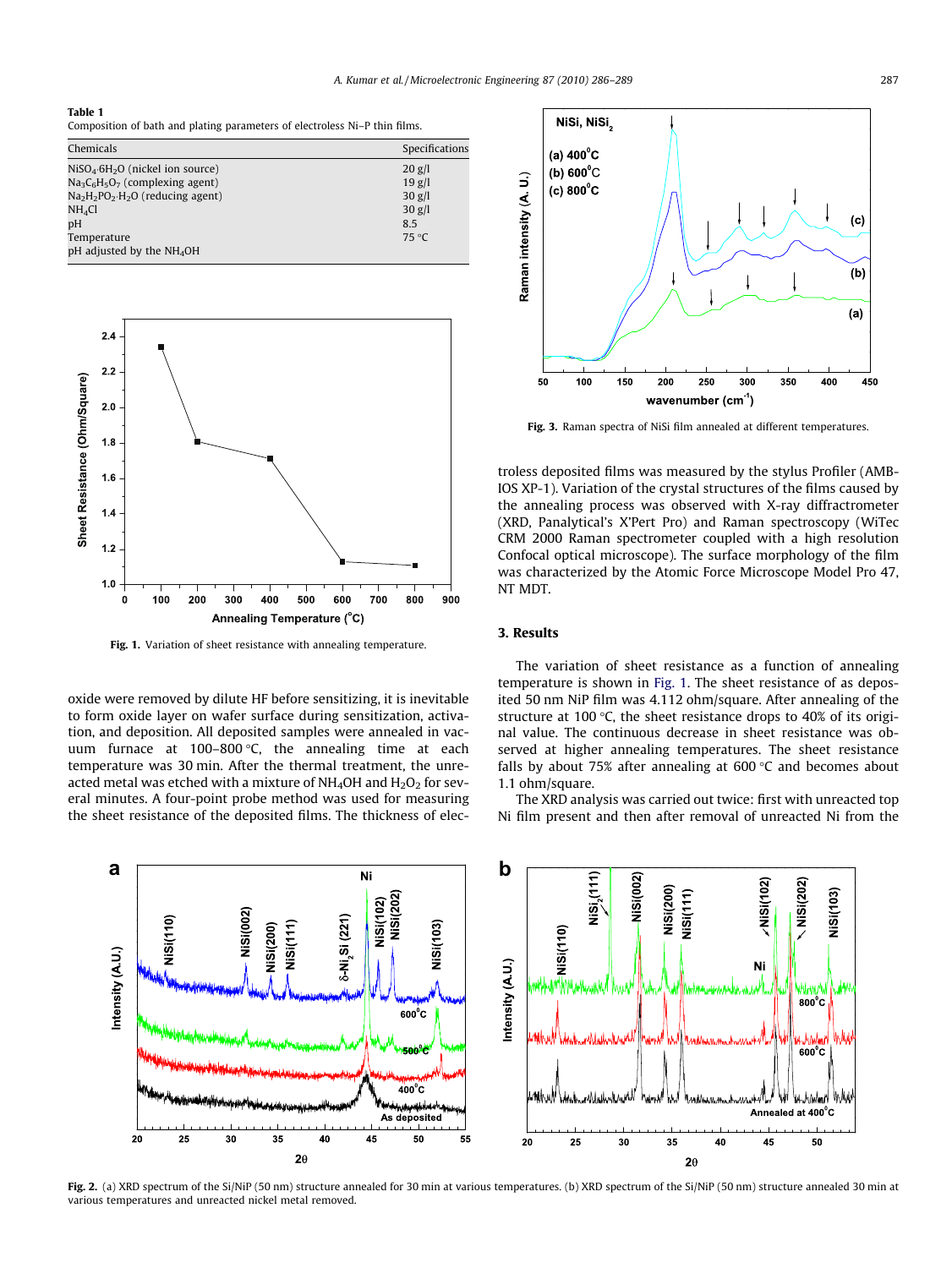<span id="page-2-0"></span>top. [Fig. 2](#page-1-0)a shows the XRD spectrum of the Si/NiP samples annealed at various temperatures and unreacted Nickel is still present on top of the structure. In the case of as deposited samples there is only one peak at 2 $\theta$  = 44.5° corresponding to the Ni. When the samples were annealed at 400 °C, this peak sharpens and a new peak has emerged which corresponds to NiSi(1 0 3). The emergence of this peak indicates that the silicidation has started at 400 °C. Further annealing at 500 °C indicates new peaks corresponding to NiSi(0 0 2),  $\delta$ -Ni<sub>2</sub>Si(2 2 1), NiSi(1 0 2), and NiSi(2 0 2), respectively. The annealing at 600 °C results in the growth of all these monosilicided orientations along with the appearance of new peaks NiSi(2 0 0), NiSi(1 1 1), and NiSi(1 1 0), respectively. The  $\delta$ -Ni $_2$ Si(2 2 1) phase disappeared at 600 °C.

[Fig. 2](#page-1-0)b exhibits the XRD spectrum after removing the top unreacted nickel metal. The peaks were observed corresponding to NiSi(1 1 0), NiSi(0 0 2), NiSi(2 0 0), NiSi(1 1 1), NiSi(1 0 2), NiSi(2 0 2) in the samples annealed at 400  $\degree$ C. No new peaks were observed when the samples are annealed at 600  $\degree$ C. Further annealing at 800 °C resulted in development of a new peak at  $2\theta$  = 28.5° which corresponds to  $Nisi<sub>2</sub>(1 1 1)$ . The disappearance of  $Nisi(1 1 0)$ peak at 800 °C was also observed.

The Raman spectra obtained after removing the unreacted Ni film is shown in [Fig. 3.](#page-1-0) The peaks at 212, 255, 303, 320, 360, and  $396 \text{ cm}^{-1}$  were observed for the nickel silicide thin film. NiSi formed at 400 °C has one major peaks at 212  $cm^{-1}$  with minor peaks at 255, 303, and 360  $cm^{-1}$ . The NiSi<sub>2</sub> which nucleate at 800 °C has weak and broad peaks at 320 and 396  $cm^{-1}$  [\[6\]](#page-3-0). According to factor group analysis, the peaks at 212 and 360  $cm^{-1}$  can be assigned to the  $A_g$  symmetry, while peaks at 255 and 303 cm<sup>-1</sup> may belong to  $B_{2g}$  or  $B_{3g}$  symmetry [\[7\].](#page-3-0)



Fig. 4. (a) AFM surface morphology of as deposited Si/NiP sample. (b) AFM surface morphology of 500 °C annealed Si/NiP sample. (c) AFM surface morphology of 600 °C annealed Si/NiP sample.